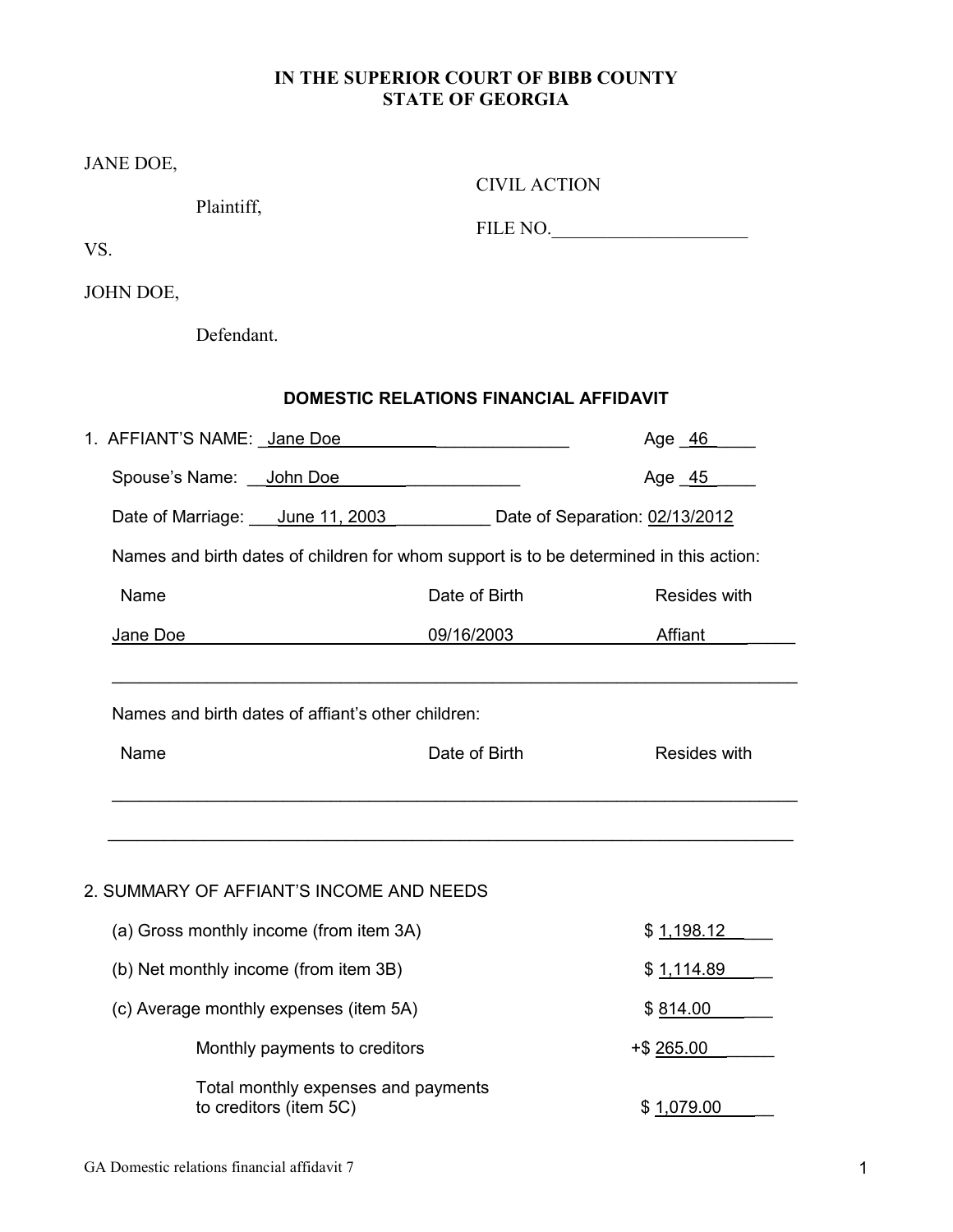3. A. AFFIANT'S GROSS MONTHLY INCOME (complete this section or attach Child Support Schedule A) (All income must be entered based on monthly average regardless of date of receipt.)

| <b>GROSS MONTHLY INCOME</b>                                                                                                                                                                                                 | \$ 1,198.12 |
|-----------------------------------------------------------------------------------------------------------------------------------------------------------------------------------------------------------------------------|-------------|
| Any other income (do NOT include means-tested<br>Public assistance, such as TANF or food stamps) child support                                                                                                              | \$ 280.00   |
| Fringe Benefits (if significantly reduce living expenses)                                                                                                                                                                   | \$0.00      |
| Assets which are used for support of family                                                                                                                                                                                 | \$ 0.00     |
| Alimony and maintenance from persons not in this case                                                                                                                                                                       | \$ 0.00     |
| Prizes/Lottery Winnings                                                                                                                                                                                                     | \$0.00      |
| Gifts (cash or other gifts that can be converted to cash)                                                                                                                                                                   | \$0.00      |
| Judgments from Personal Injury or Other Civil Cases                                                                                                                                                                         | \$0.00      |
| <b>Unemployment Benefits</b>                                                                                                                                                                                                | \$ 0.00     |
| <b>Workers' Compensation Benefits</b>                                                                                                                                                                                       | \$ 0.00     |
| Social Security Disability or Retirement Benefits                                                                                                                                                                           | \$ 0.00     |
| <b>Capital Gains</b>                                                                                                                                                                                                        | \$ 0.00     |
| <b>Income from Annuities</b>                                                                                                                                                                                                | \$ 0.00     |
| <b>Trust Income</b>                                                                                                                                                                                                         | \$ 0.00     |
| <b>Interest and Dividends</b>                                                                                                                                                                                               | \$ 0.00     |
| Recurring Income from Pensions or Retirement Plans                                                                                                                                                                          | \$ 0.00     |
| Severance Pay                                                                                                                                                                                                               | \$ 0.00     |
| <b>Overtime Payments</b>                                                                                                                                                                                                    | \$0.00      |
| <b>Bonuses</b>                                                                                                                                                                                                              | \$ 0.00     |
| Rental Income (gross receipts minus ordinary and<br>necessary expenses required to produce income)<br>ATTACH SHEET ITEMIZING YOUR CALCULATIONS                                                                              | \$ 0.00     |
| Income from self-employment, partnership, close corporations,<br>and independent contracts (gross receipts minus ordinary<br>and necessary expenses required to produce income)<br>ATTACH SHEET ITEMIZING YOUR CALCULATIONS | \$0.00      |
| Commissions, Fees, Tips                                                                                                                                                                                                     | \$ 0.00     |
| Salary or Wages<br>ATTACH COPIES OF 2 MOST RECENT WAGE STATEMENTS                                                                                                                                                           | \$ 918.12   |

GA Domestic relations financial affidavit 7 2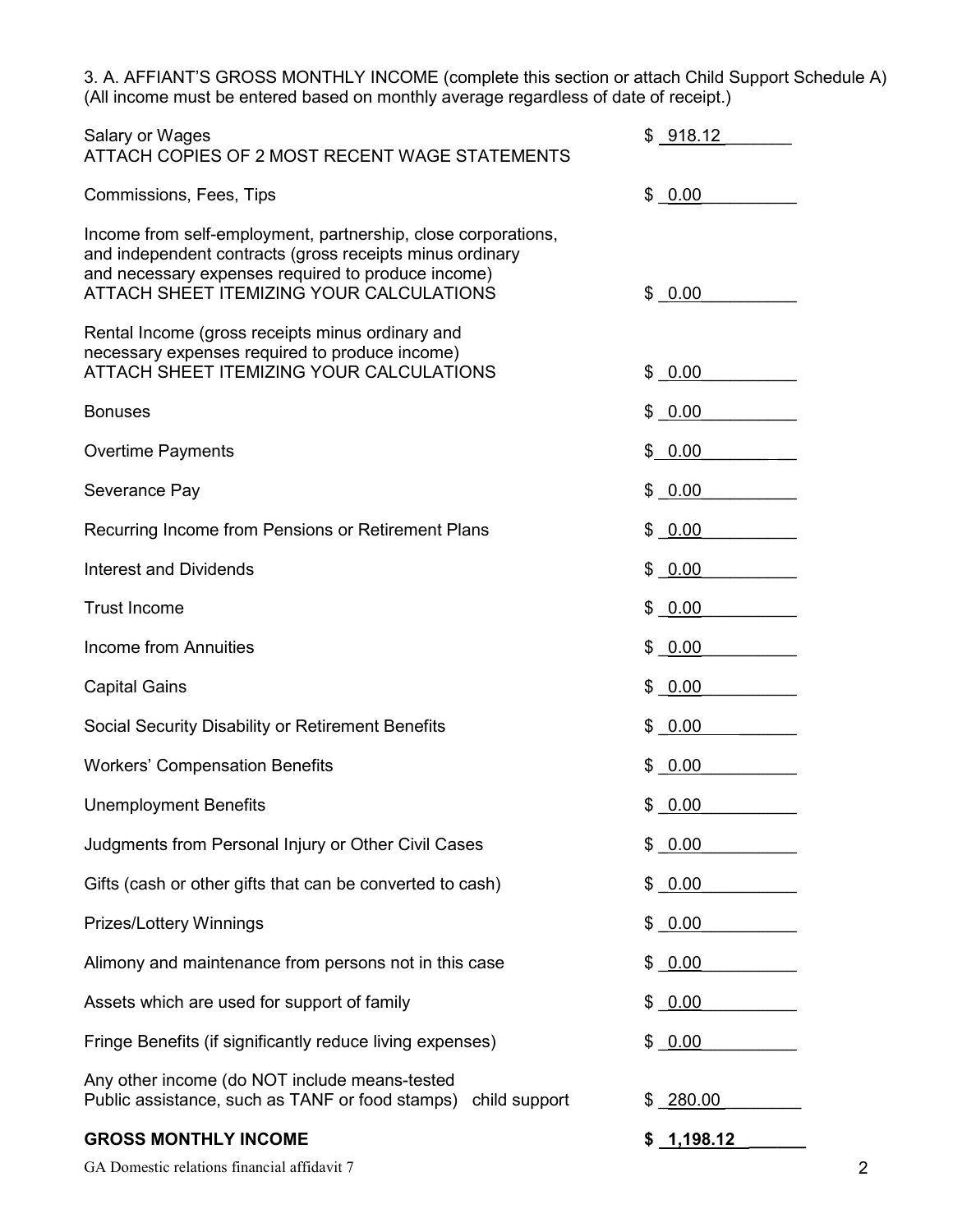### B. Affiant's Net Monthly Income  $\frac{1}{2}$  sets and  $\frac{1}{2}$  sets and  $\frac{1}{2}$  sets and  $\frac{1}{2}$  sets and  $\frac{1}{2}$  sets and  $\frac{1}{2}$  sets and  $\frac{1}{2}$  sets and  $\frac{1}{2}$  sets and  $\frac{1}{2}$  sets and  $\frac{1}{2}$  sets and

Affiant's pay period (i.e., weekly, monthly, etc.) weekly

Number of exemptions claimed \_\_ 2\_\_\_\_\_\_\_\_

### 4. ASSETS

(If you claim or agree that all or part of an asset is non-marital, indicate the non-marital portion under the appropriate spouse's column and state the amount and the basis: pre-marital, gift, inheritance, source of funds, etc.).

| <b>Description</b>                                              | <b>Value</b>     | <b>Separate Asset</b><br>of the Husband                                                                                                                                                                                                                                                                             | <b>Separate Asset</b><br>of the Wife | <b>Basis of the</b><br>Claim |
|-----------------------------------------------------------------|------------------|---------------------------------------------------------------------------------------------------------------------------------------------------------------------------------------------------------------------------------------------------------------------------------------------------------------------|--------------------------------------|------------------------------|
| Cash                                                            |                  | $\frac{1}{2}$                                                                                                                                                                                                                                                                                                       |                                      |                              |
| Stocks, bonds                                                   |                  |                                                                                                                                                                                                                                                                                                                     |                                      | $\frac{1}{2}$                |
| CD's/Money Market<br>Accounts                                   | $\frac{2}{3}$    |                                                                                                                                                                                                                                                                                                                     |                                      |                              |
| <b>Bank Accounts</b><br>(list each account):                    |                  |                                                                                                                                                                                                                                                                                                                     |                                      |                              |
|                                                                 |                  | $\frac{1}{2}$                                                                                                                                                                                                                                                                                                       |                                      |                              |
|                                                                 |                  |                                                                                                                                                                                                                                                                                                                     |                                      |                              |
|                                                                 |                  | $\frac{1}{2}$                                                                                                                                                                                                                                                                                                       |                                      |                              |
| <b>Retirement Pensions,</b><br>401K, IRA, or<br>Profit Sharing* | \$               | <u> 2000 - 2000 - 2000 - 2000 - 2000 - 2000 - 2000 - 2000 - 2000 - 2000 - 2000 - 2000 - 2000 - 2000 - 2000 - 200</u>                                                                                                                                                                                                |                                      |                              |
| Money owed you:                                                 | $\mathbb S$      |                                                                                                                                                                                                                                                                                                                     |                                      |                              |
| <b>Tax Refund</b><br>owed you:                                  | \$               |                                                                                                                                                                                                                                                                                                                     |                                      |                              |
| Real Estate:                                                    |                  |                                                                                                                                                                                                                                                                                                                     |                                      |                              |
| home:                                                           |                  | $\frac{1}{2}$ $\frac{1}{2}$ $\frac{1}{2}$ $\frac{1}{2}$ $\frac{1}{2}$ $\frac{1}{2}$ $\frac{1}{2}$ $\frac{1}{2}$ $\frac{1}{2}$ $\frac{1}{2}$ $\frac{1}{2}$ $\frac{1}{2}$ $\frac{1}{2}$ $\frac{1}{2}$ $\frac{1}{2}$ $\frac{1}{2}$ $\frac{1}{2}$ $\frac{1}{2}$ $\frac{1}{2}$ $\frac{1}{2}$ $\frac{1}{2}$ $\frac{1}{2}$ |                                      |                              |
| debt owed:                                                      | \$               |                                                                                                                                                                                                                                                                                                                     |                                      |                              |
| other:                                                          | \$               |                                                                                                                                                                                                                                                                                                                     |                                      |                              |
| debt owed:                                                      | \$               |                                                                                                                                                                                                                                                                                                                     |                                      |                              |
| Automobiles/Vehicles:<br>Vehicle 1:                             | \$4,000.00       |                                                                                                                                                                                                                                                                                                                     |                                      |                              |
| debt owed:<br>Vehicle 2:                                        | \$7,156.95<br>\$ |                                                                                                                                                                                                                                                                                                                     |                                      |                              |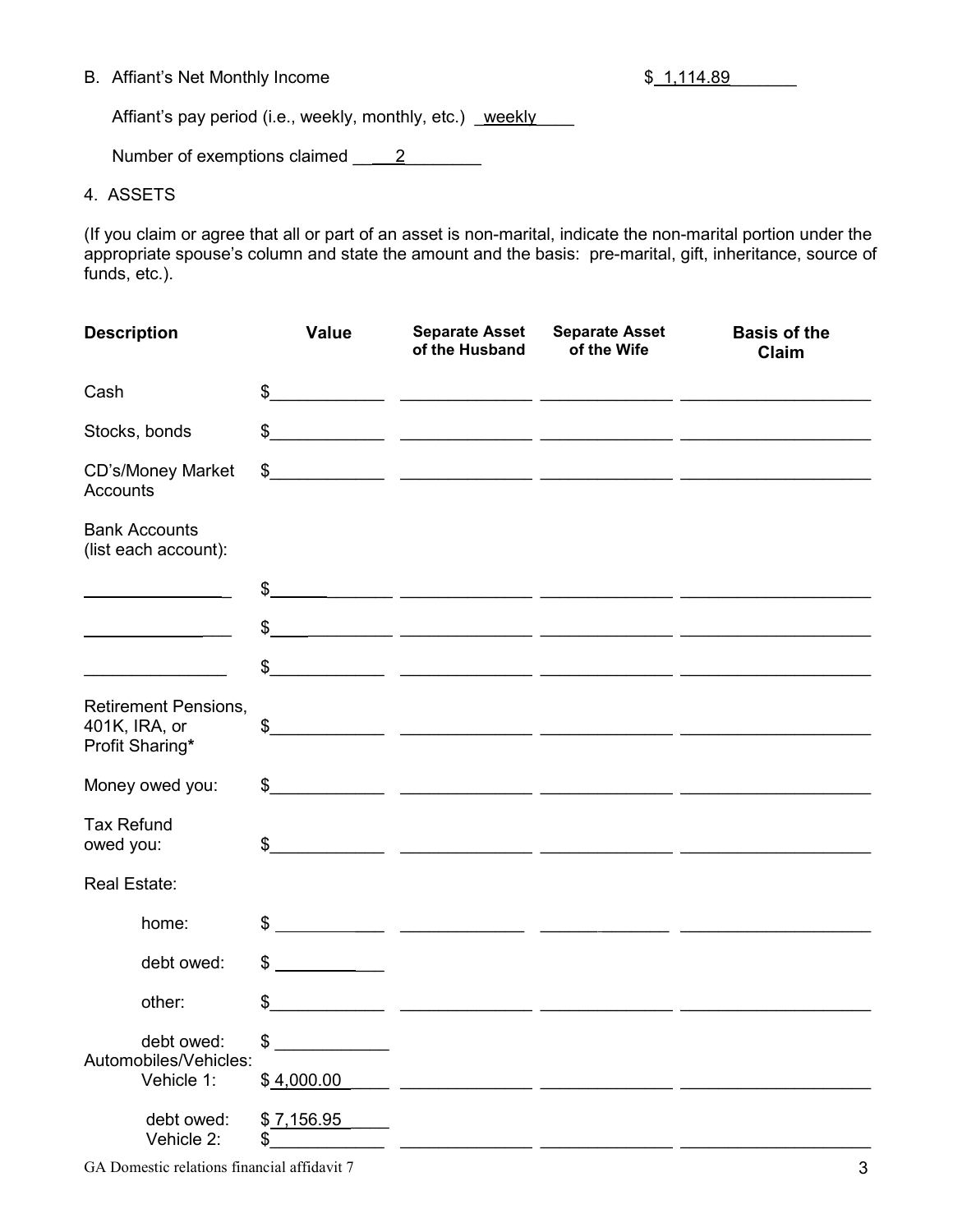| debt owed:                                                       | $\frac{1}{\sqrt{1-\frac{1}{2}}}\frac{1}{\sqrt{1-\frac{1}{2}}}\frac{1}{\sqrt{1-\frac{1}{2}}}\frac{1}{\sqrt{1-\frac{1}{2}}}\frac{1}{\sqrt{1-\frac{1}{2}}}\frac{1}{\sqrt{1-\frac{1}{2}}}\frac{1}{\sqrt{1-\frac{1}{2}}}\frac{1}{\sqrt{1-\frac{1}{2}}}\frac{1}{\sqrt{1-\frac{1}{2}}}\frac{1}{\sqrt{1-\frac{1}{2}}}\frac{1}{\sqrt{1-\frac{1}{2}}}\frac{1}{\sqrt{1-\frac{1}{2}}}\frac{1}{\sqrt{1-\frac{1}{2}}}\frac{1}{\sqrt{1-\frac{$ |               |                                                                                                                       |              |
|------------------------------------------------------------------|---------------------------------------------------------------------------------------------------------------------------------------------------------------------------------------------------------------------------------------------------------------------------------------------------------------------------------------------------------------------------------------------------------------------------------|---------------|-----------------------------------------------------------------------------------------------------------------------|--------------|
| Life Insurance<br>(net cash value):                              |                                                                                                                                                                                                                                                                                                                                                                                                                                 |               |                                                                                                                       |              |
| Furniture/furnishings:                                           |                                                                                                                                                                                                                                                                                                                                                                                                                                 |               | $\frac{1}{2}$                                                                                                         |              |
| Jewelry:                                                         |                                                                                                                                                                                                                                                                                                                                                                                                                                 |               |                                                                                                                       |              |
| Collectibles:                                                    |                                                                                                                                                                                                                                                                                                                                                                                                                                 |               |                                                                                                                       |              |
| Other Assets:                                                    | \$                                                                                                                                                                                                                                                                                                                                                                                                                              |               |                                                                                                                       |              |
|                                                                  |                                                                                                                                                                                                                                                                                                                                                                                                                                 |               | $\frac{1}{2}$                                                                                                         |              |
|                                                                  |                                                                                                                                                                                                                                                                                                                                                                                                                                 |               | $\frac{1}{2}$                                                                                                         |              |
|                                                                  |                                                                                                                                                                                                                                                                                                                                                                                                                                 |               | $\frac{1}{2}$                                                                                                         |              |
| <b>Total Assets:</b>                                             | \$0.00                                                                                                                                                                                                                                                                                                                                                                                                                          |               | <u> 1990 - Johann Harry Harry Harry Harry Harry Harry Harry Harry Harry Harry Harry Harry Harry Harry Harry Harry</u> |              |
| *Value of Husband's military retirement and other assets unknown |                                                                                                                                                                                                                                                                                                                                                                                                                                 |               |                                                                                                                       |              |
| 5. A. AVERAGE MONTHLY EXPENSES                                   |                                                                                                                                                                                                                                                                                                                                                                                                                                 |               |                                                                                                                       |              |
| <b>HOUSEHOLD</b><br>Mortgage or rent payments                    |                                                                                                                                                                                                                                                                                                                                                                                                                                 | \$ Cable TV   |                                                                                                                       | \$           |
| Property taxes                                                   |                                                                                                                                                                                                                                                                                                                                                                                                                                 | $\frac{1}{2}$ | Misc. household and grocery<br>Items                                                                                  | \$350.00     |
| Homeowner/Renter Insurance                                       |                                                                                                                                                                                                                                                                                                                                                                                                                                 | $\mathbb{S}$  | Meals outside the home                                                                                                | \$           |
| Electricity                                                      |                                                                                                                                                                                                                                                                                                                                                                                                                                 | $\frac{1}{2}$ | Other                                                                                                                 | \$           |
| Water and Sewer                                                  |                                                                                                                                                                                                                                                                                                                                                                                                                                 | \$            | <b>AUTOMOBILE</b><br>Gasoline and oil                                                                                 | \$160.00     |
| Garbage                                                          |                                                                                                                                                                                                                                                                                                                                                                                                                                 | \$            | Repairs                                                                                                               | \$           |
| Telephone:<br>residential line:                                  |                                                                                                                                                                                                                                                                                                                                                                                                                                 | \$            | Auto tags and license                                                                                                 | \$           |
| cellular telephone:                                              |                                                                                                                                                                                                                                                                                                                                                                                                                                 | \$75.00       | Insurance                                                                                                             | \$129.00     |
| Gas                                                              |                                                                                                                                                                                                                                                                                                                                                                                                                                 | \$            | <b>OTHER VEHICLES</b><br>(boats, trailers, RVs, etc.)<br>Gasoline and oil                                             | \$           |
| Repairs and maintenance:                                         |                                                                                                                                                                                                                                                                                                                                                                                                                                 | \$            | Repairs                                                                                                               | \$           |
| Lawn Care                                                        |                                                                                                                                                                                                                                                                                                                                                                                                                                 | \$            | Tags and license                                                                                                      | \$           |
| <b>Pest Control</b>                                              |                                                                                                                                                                                                                                                                                                                                                                                                                                 | \$            | Insurance                                                                                                             | $\mathbb{S}$ |
|                                                                  |                                                                                                                                                                                                                                                                                                                                                                                                                                 |               |                                                                                                                       |              |

GA Domestic relations financial affidavit 7 4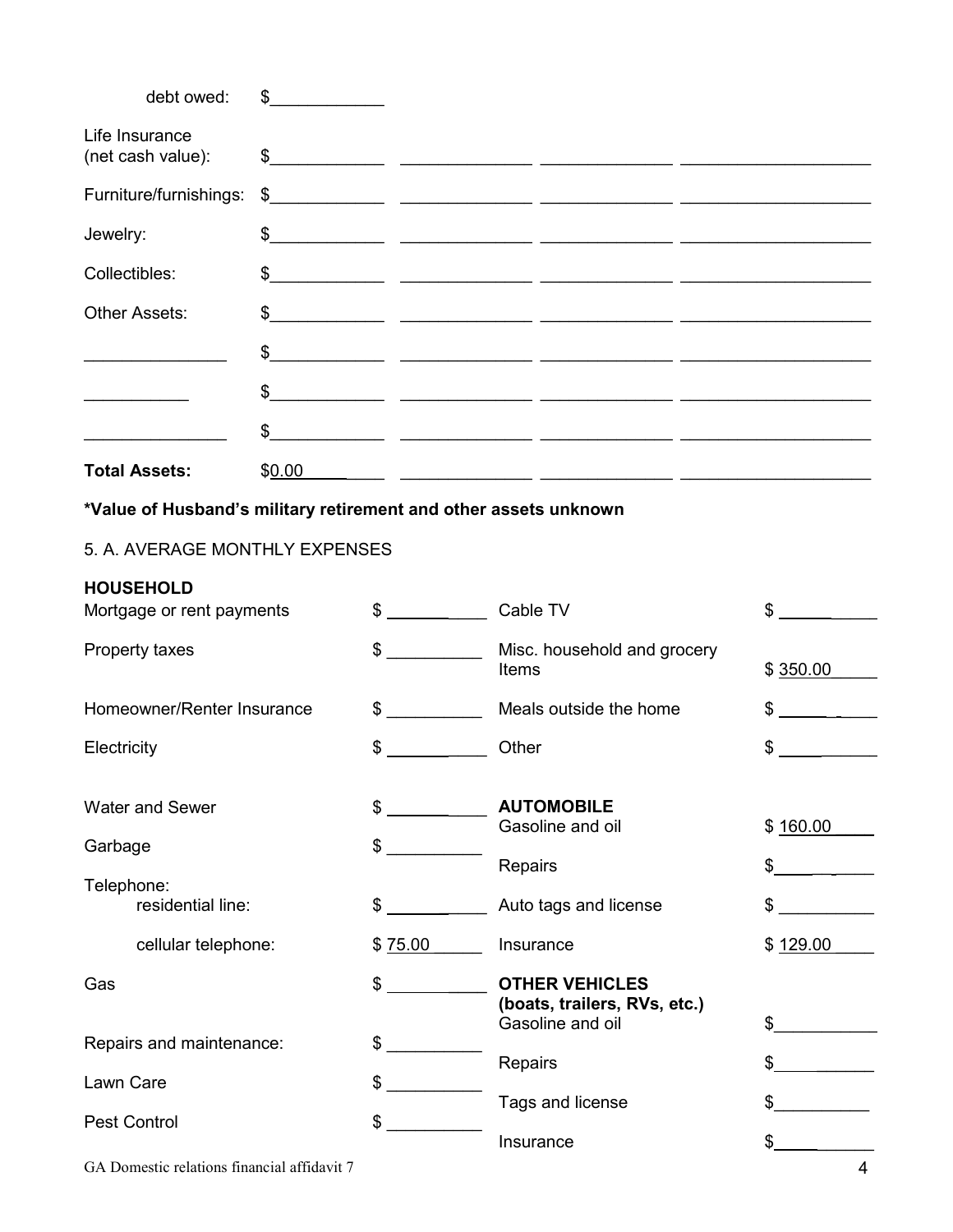# **CHILDREN'S EXPENSES AFFIANT'S OTHER EXPENSES**

| Child care (total monthly cost)                                                                                                                                         | $\sim$                     | Dry cleaning/laundry                                                | \$<br>$\mathbb{R}^n$                                                                                                                                                                                                                                                                                                                                                                                                 |
|-------------------------------------------------------------------------------------------------------------------------------------------------------------------------|----------------------------|---------------------------------------------------------------------|----------------------------------------------------------------------------------------------------------------------------------------------------------------------------------------------------------------------------------------------------------------------------------------------------------------------------------------------------------------------------------------------------------------------|
| School tuition                                                                                                                                                          | $\sim$                     | Clothing                                                            | \$                                                                                                                                                                                                                                                                                                                                                                                                                   |
| Tutoring                                                                                                                                                                | $\sim$                     | Medical, dental, prescription<br>(out of pocket/uncovered expenses) | \$<br><u>and a strong part of the strong part of the strong part of the strong part of the strong part of the strong par</u>                                                                                                                                                                                                                                                                                         |
| Private lessons (e.g., music, dance)                                                                                                                                    | $\frac{2}{3}$              | Affiant's gifts (special holidays)                                  | $\frac{1}{2}$                                                                                                                                                                                                                                                                                                                                                                                                        |
| School supplies/expenses                                                                                                                                                | $\sim$                     | Entertainment                                                       | $\frac{1}{2}$                                                                                                                                                                                                                                                                                                                                                                                                        |
| Lunch Money                                                                                                                                                             | $\frac{1}{2}$              | Recreational Expenses (e.g.,<br>fitness)                            | $\frac{1}{2}$                                                                                                                                                                                                                                                                                                                                                                                                        |
| <b>Other Educational Expenses (list)</b>                                                                                                                                |                            | Vacations                                                           | $\sim$                                                                                                                                                                                                                                                                                                                                                                                                               |
|                                                                                                                                                                         | \$                         | <b>Travel Expenses for Visitation</b>                               | $\frac{1}{2}$                                                                                                                                                                                                                                                                                                                                                                                                        |
|                                                                                                                                                                         | $\frac{1}{2}$              | Publications                                                        | $\frac{1}{2}$                                                                                                                                                                                                                                                                                                                                                                                                        |
| Allowance                                                                                                                                                               | \$                         | Dues, clubs                                                         | \$                                                                                                                                                                                                                                                                                                                                                                                                                   |
| Clothing                                                                                                                                                                | \$100.00                   | Religious and charities                                             | $\frac{1}{\sqrt{2}}$                                                                                                                                                                                                                                                                                                                                                                                                 |
| <b>Diapers</b>                                                                                                                                                          | $\mathbb{S}$               | Pet expenses                                                        | $\frac{1}{\sqrt{1-\frac{1}{2}}\sqrt{1-\frac{1}{2}}\sqrt{1-\frac{1}{2}}\sqrt{1-\frac{1}{2}}\sqrt{1-\frac{1}{2}}\sqrt{1-\frac{1}{2}}\sqrt{1-\frac{1}{2}}\sqrt{1-\frac{1}{2}}\sqrt{1-\frac{1}{2}}\sqrt{1-\frac{1}{2}}\sqrt{1-\frac{1}{2}}\sqrt{1-\frac{1}{2}}\sqrt{1-\frac{1}{2}}\sqrt{1-\frac{1}{2}}\sqrt{1-\frac{1}{2}}\sqrt{1-\frac{1}{2}}\sqrt{1-\frac{1}{2}}\sqrt{1-\frac{1}{2}}\sqrt{1-\frac{1}{2}}\sqrt{1-\frac$ |
| Medical, dental, prescription<br>(out of pocket/uncovered expenses)                                                                                                     | $\frac{1}{2}$              | Alimony paid to former spouse                                       | $\frac{1}{2}$                                                                                                                                                                                                                                                                                                                                                                                                        |
| Grooming, hygiene                                                                                                                                                       | \$                         | Child support paid for other<br>children                            | $\sim$                                                                                                                                                                                                                                                                                                                                                                                                               |
| Gifts from children to others                                                                                                                                           | $\sim$                     | Date of initial order:                                              |                                                                                                                                                                                                                                                                                                                                                                                                                      |
| Entertainment                                                                                                                                                           | $\sim$                     | Storage                                                             | \$                                                                                                                                                                                                                                                                                                                                                                                                                   |
| Activities (including extra-curricular,<br>school, religious, cultural, etc.)                                                                                           | $\frac{1}{2}$              | Parking/Commuting                                                   | P                                                                                                                                                                                                                                                                                                                                                                                                                    |
| <b>Summer Camps</b>                                                                                                                                                     | \$                         | Grooming                                                            | \$                                                                                                                                                                                                                                                                                                                                                                                                                   |
| <b>OTHER INSURANCE</b><br>Health<br>Child(ren)'s portion:<br>Dental<br>Child(ren)'s portion:<br>Vision<br>Child(ren)'s portion:<br>Life<br>Relationship of Beneficiary: | \$<br>\$<br>\$<br>\$<br>\$ | \$                                                                  |                                                                                                                                                                                                                                                                                                                                                                                                                      |
| <b>Disability</b>                                                                                                                                                       |                            |                                                                     |                                                                                                                                                                                                                                                                                                                                                                                                                      |